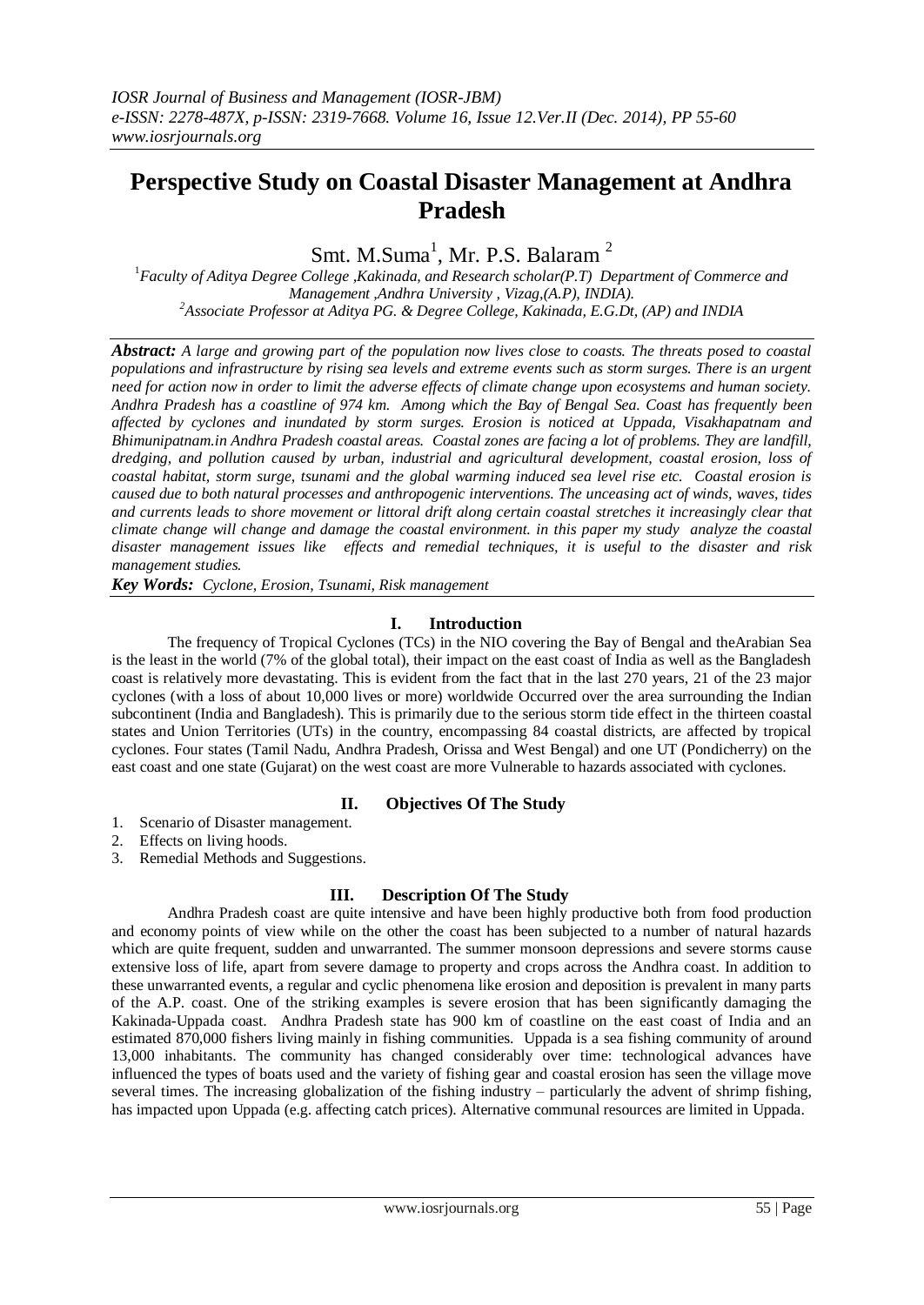# **IV. Methodology**

This paper examines how these policies are attempting to tackle and Take into consideration issues related to climate change adaptation. Priority will be given to extract out how ground level applications are incorporated or recommended into the policy Formulation process. Data will be collected through key person interviews and secondary Data sources.

#### **V. Reviews**

In addition to the mounting empirical data on direct implications of climate change for natural and human systems, evidence is increasing for indirect climate change phenomena such as sea-level rise. Rising sea levels and associated marine intrusion into terrestrial environments are predicted to be among the most serious eventual consequences of climate change. The many complex and interacting factors affecting sea levels create considerable uncertainty in sea-level rise projections: conservative estimates are on the order of 0.5–1.0 m globally, while other estimates are much higher, approaching 6m. Marine intrusion associated with 1–6 m sealevel rise will impact species and habitats in coastal ecosystems severely. Examining areas most vulnerable to such impacts may allow design of appropriate adaptation and mitigation strategies. We present an overview of potential effects of 1m and 6m sea level rise for coastal conservation areas in the Indian Subcontinent. In particular, we examine the projected magnitude of areal losses in relevant biogeographic zones, ecoregions, protected areas (PAs) and important bird areas (IBAs). In addition, we provide a more detailed and quantitative analysis of likely effects of marine intrusion on 22 coastal PAs and IBAs that provide critical habitat for birds in the form of breeding areas, migratory stopover sites and overwintering habitats. Several coastal PAs and IBAs are predicted to experience higher than 50% areal losses to marine intrusion. We explore consequences of such inundation levels for species and habitats in these areas.

The coastal zones are highly resourceful and dynamic. The coastal zones are facing many natural hazards such as coastal erosion, Storm surge, Tsunami, coastal flooding and sea level rise. It is obvious that the future sea level rise due to human induced global warming is the main threat to the coastal zone. The global mean sea level is continuing to rise during the 21st century. In this regards, coastal vulnerability assessment due to sea level rise is needed. Globally, there are many coastal vulnerability assessment tools and techniques such as CM (Common Methodology), SURVAS (Synthesis and Up scaling of Sea Level Rise Vulnerability Assessment Studies), DIVA (Dynamic Interactive Vulnerability Assessment) and CVI (Coastal Vulnerability Index). In the present paper discuss the various aspects of sea level rise and coastal vulnerability index assessment in details.

Many studies across the globe has predicted the rise in the Sea level as a result of theglobal warming caused by the rising concentration of the atmospheric carbon diooxide,methane, carbon mono oxide and chlorofluorocarbons. The paper aims at analyzing the sea level data from the nine-tide gauge monitoring stations across the country. The most significant and direct impact of the sea level rise may be the shoreline retreat and the loss of the coastal wetland as a result of the inundation of the low land. We attempt to find the time trend of the sea level rise and document the positive, significant and increasing trend for the majority of the monitoring stations in India. Total wetland loss along the nine coastal states under different possible scenario and the under projected and estimated trend scenario is evaluated.

Extreme sea levels generated by strong tangential wind stress and normal atmospheric pressure gradients at the sea surface due to tropical cyclones were studied for the western sector of the Bay of Bengal (the east coast of India). The maritime states along the coast, hit by different intensities of cyclones, are West Bengal, Orissa, Andhra Pradesh, and Tamil Nadu. Based on precise historical data for the period 1891–2007, statistical projections have been made on the probable intensities of tropical cyclones for various return periods. With the help of numerical models developed at Indian Institute of Technology Delhi, maximum probable surges along the coast were simulated. The local tide effect was considered in the computations as rise of sea level would be greater if the cyclone crosses the coast during high tide. The total water elevation is computed by linearly adding the local tide and wave setup to the surge simulated along the coast. In the present study, an assessment of cyclone risk and vulnerability was evolved, which is an important component of the information used to create sustainable local-level development action plans for preparedness and mitigation.

India has a long coastline of approximately 8,000 km. There are two distinct cyclone seasons: premonsoon (May-June) and post-monsoon (October-November). The impact of these cyclones is confined to the coastal districts, the maximum destruction being within 100 km from the centre of the cyclones and on either side of the storm track. Most casualties are caused due to coastal inundation by tidal waves, storm surges and torrential rains. The occurrence of tropical cyclone is almost a common natural phenomenon.The Indian Ocean is one of the six major cyclones–prone regions of the world. In India, cyclones from Indian ocean usually occur between April and May, and also between October and December. The eastern coastline is more prone to cyclones than the western coast. About 80 percent of total cyclones generated in the region hit the eastern coast. Out of approximately six cyclones formed every year, two to three may be severe.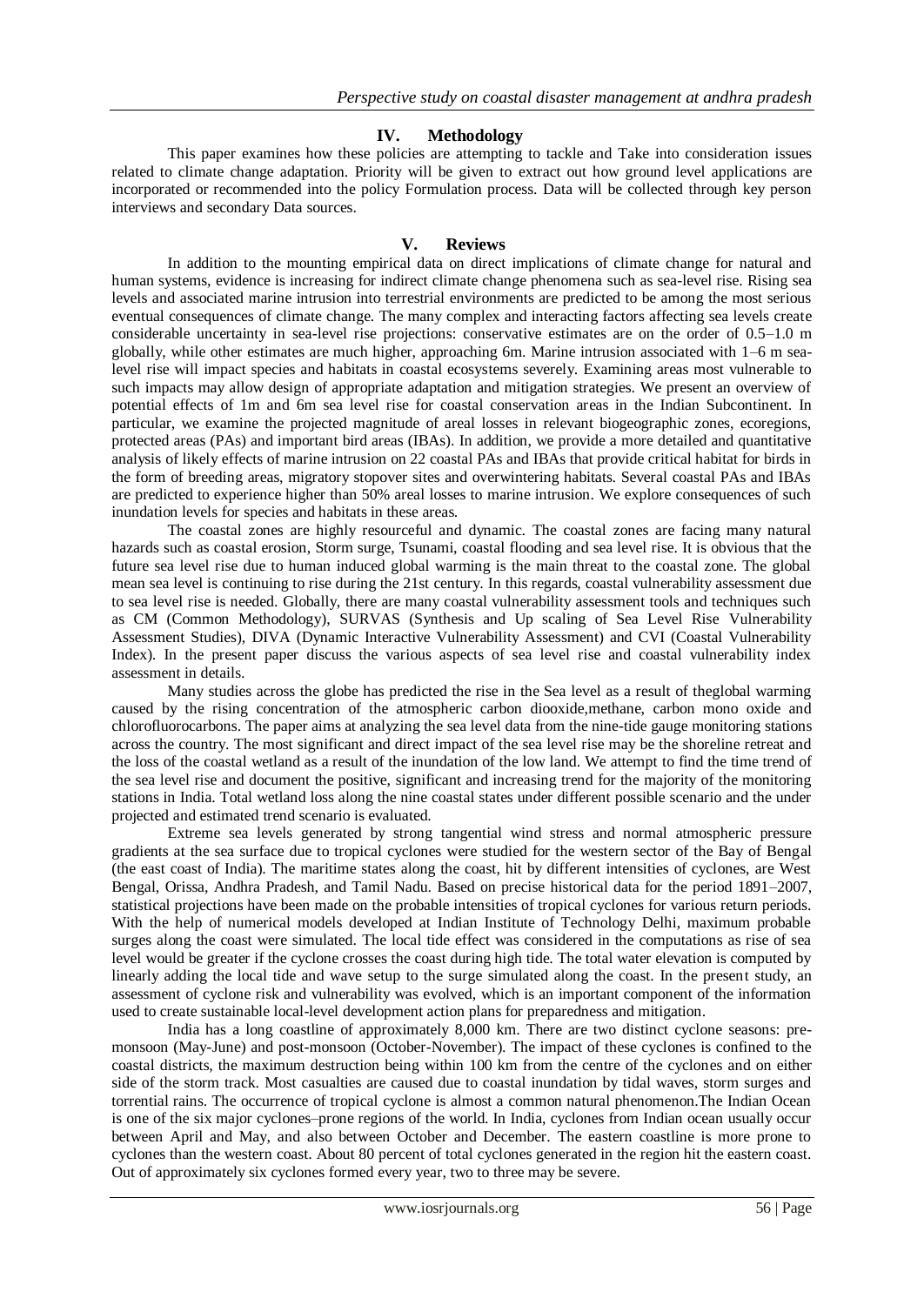Thelivelihood security of the coastal communities and ecological security of the coastal zones of India is already under stress due to high population density, rapid urbanization and industrial development, high rate of coastal environmental degradation and frequent occurrence of natural disasters such as cyclones and storms. This made more than 100 million people, who directly or indirectly depend on coastal natural resources for their livelihood, vulnerable. The problem is going to be further aggravated by increase in sea level rise due to climate change. It has been projected that along the Indian coast sea level would rise by 39 to 57 cm by 2050 and 78 to 114 cm by 2100 due to climate change (Unnikrishnan et al, 2006). The coastal zone in India, particularly the east coast is vulnerable to hydrometeorological hazards such as cyclones, floods and geophysical hazards like tsunami. Meteorological data show that more than 1000 cyclonic disturbances occurred in the Bay of Bengal during the last century; out of which over 500 were either depressions and over 400 were either cyclonic storms or severe cyclonic storms. Out of 205 severe cyclones for which records are well documented, 55 affected the coastal zone of Tamil Nadu, 59 crossed the coastal areas of Andhra Pradesh, 58 hit Orissa coast and 33 struck West Bengal. Depending on the location, the risk of hydrometeorological hazards ranges from moderate to high and that of geophysical hazards from low to moderate. A recent simulation study showed an increase in occurrence of cyclones in the Bay of Bengal in the increased Green House Gas scenario, particularly in the postmonsoon period. The same study also indicated that wind speeds associated with cyclones will also reach maximum increased due to climate change (Unnikrishnan et al, 2006)

India has been traditionally vulnerable to natural disasters on account of its unique geo-climatic conditions. Floods, droughts, cyclones, earthquakes and landslides have been a recurrent phenomena. About 60% of the landmass is prone to earthquakes of various intensities; over 40 million hectares is prone to floods; about 8% of the total area is prone to cyclones and 68% of the area is susceptible

to drought. In the decade 1990-2000, an average of about 4344 people lost their lives and about 30 million people were affected by disasters every year. The loss in terms of private, community and public assets has been astronomical.

# **VI. Coastal Zone Management Issues Challenges Facing At Kakinada Port Area**

A combined approach to coastal protection and resource conservation simplifies the process of management and leads to more balanced decisions on what constitutes acceptable development. The setback requirement that protects beachfront structures from erosion and storm waves can also preserve turtle-nesting sites on the back beach. Similarly, restriction on clearing of mangrove swamps will not only conserve an economically valuable resource, but also maintain a physical defense against storm tides. Severe beach erosion is a problem of all coastal nations. A long coastline of about 7,516 km of flat coastal terrain, shallow continental shelf, high population density, geographical location and physiological features of its coastal areas makes India, in the North Indian Ocean (NIO) Basin, extremely vulnerable to cyclones and its associated hazards like storm tide (the combined effects of storm surge and astronomical tide), high velocity wind and heavy rains.

# **6.1. Population pressure**

Fishing in East Godavari District is shaped largely by its physical geography which sub-divides the district into two ecological zones. This is evident from the development of different modes of fishing and the distribution of castes specializing in these different modes. South of Kakinada is the Godavari River Delta. The northern part of the delta is mangroves which drain into Kakinada Bay, enclosed by the sand spit of Hope Island. This ecological zone is dominated by the Agnikula Kshatriya caste who is traditionally river fishers. Increasingly, members of the Agnikula Kshatriya use small wooden crafts and rafts to fish in Kakinada Bay. All the mechanized boats using trawling gear owned by fisher castes are Agnikula Kshatriya who have migrated predominately to Yetimoga on the outskirts of Kakinada. A major factor underpinning the tragedy of the commons, as well as several other manifestations of stress on the livelihoods of the communities, has been the enormous growth in population size in the coastal districts over the last three decades. Most communities have doubled their populations over this period, which resulted in further demands on the natural resources as well as more pressure on the living conditions.

# **6.2. Wave/tidal actions**

Changes in tidal and wave actions have been mostly reported by the people involved in fishing and related activities, although their deeper effects – increased Stalinization of ground water, erosion and reduced living space – are felt more widely. As a result of increased intensity of wave actions, the shoreline does not slope gently into the sea allowing the tides and waves to play out their energies before reaching the beach; it drops abruptly into the sea, causing the waves to be more intense and damaging when they hit the shoreline.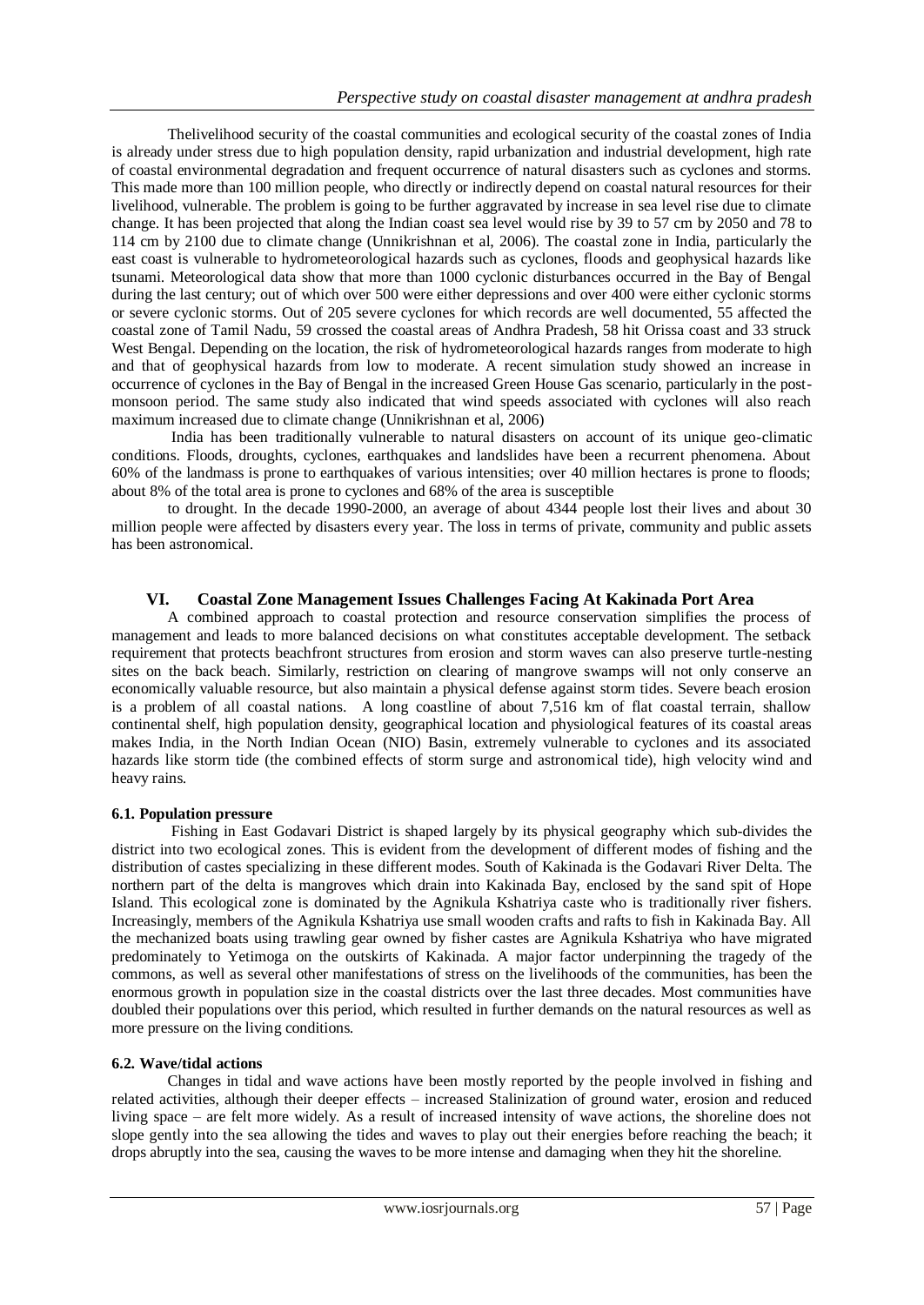# **6.3. Natural disasters**

Although an increase in natural disasters like cyclones is considered to be a strong indicator of Climate change, there is less evidence that this is happening in the coastal districts of Andhra Pradesh. The incidence of cyclones may have remained largely the same as ever, what may have increased is their intensity and their area of distribution. The last two cyclones to have hit the Andhra Pradesh coast – Cyclone Laila and Cyclone Nilam in 2013 November philin and Hellene cyclones have left significant damages in their wake, affecting agriculture and fisheries very badly. Another critical change with respect to the cyclones has been that they too have ceased to be seasonal: specific months – May  $&$  November – were considered as the 'cyclone months' and the administration could be prepared to deal with them in those months. Unlike in the Again, as with everything that we have discussed so far (reduced freshwater downstream vs reduced seawater upstream; increased erosion in one place vs increased siltation at another), there is also a flipside to the incidence of floods. According to the coastal fishers, annual monsoonal floods, which allowed a good mix of fresh and saline waters, reduced seawater temperatures and brought nutrients into the sea, were a necessary requisite for the wellbeing of their fisheries. However, with the loss of regularity of the floods, this is not happening and that – according to the fishers – is one reason for the poor fish catches in their areas. A few trends relating to climate change, e.g., change in wind patterns and rainfall, seasonal fluctuations and natural disasters, are attributed to the natural factors. For the respondents, the global phenomena such as sea-level rise, global warming and El Nino Effect, are totally new ideas and their ability to relate a change in their local environment actions.

# **6.4. Damage Overview**

Data for this damage assessment has been collected through field visits to each of the main Affected stretches of coastline; review of state government damage assessment reports and technical reports; and consultation with relevant divisions in each district. Although the overall impact of the tsunami on the east coast was severe, damage to coastal protection structures was limited. Most are designed to cope with high wind waves, and survived the tsunami with only minor damage. The Rubble Mound Seawalls (RMSs) survived and were reported to have saved many lives and properties. However, most of the small coastal embankments to protect roads and other infrastructure did not have sufficient depth to cope, and suffered severe damage.

#### **6.5. Beach Erosion**

Annual cyclones contribute to beach erosion. The Forest Department has planted casuarinas trees near the shore of many villages, especially those beyond Konapapapeta, to reduce the impact of cyclones. According to the fishers living along the coast north of Kakinada, the beach has been reduced by several hundred meters 58 over the last twenty-five years. It is claimed by some that the Godavari spit, Hope Island, has created currents which have sped up the process, especially at Uppada. In villages like Uppada and Konapapapeta, where the village was originally near the shore, this erosion is most obvious. The beaches there are narrow and the majority of housing has been moved farther inland. In Mulapeta, the village begins beyond a flood plain. From maps of 1903, substantial land has been washed away in Mulapeta during the past 100 years. Furthermore, changing contours of the rivers and sea shore have been observed.

# **VII. Coastal Management And Protection Schemes**

**7.1** Disasters and food insecurity are directly interconnected. Floods, hurricanes, tsunamis and other hazards destroy agricultural, livestock and fishing infrastructure, assets, inputs and production capacity. They interrupt market access, trade and food supply, reduce income, deplete savings and erode livelihoods. Drought, plant pests and diseases such as locusts and armyworms, and animal diseases like African swine fever have a direct economic impact by reducing or eliminating farm production, by adversely affecting prices and trade, and by decreasing farm income. Economic crises such as soaring food prices reduce real income, force the poor to sell their assets, decrease food consumption and reduce their dietary diversity. Disasters create poverty traps that increase the prevalence of food insecurity and malnutrition.

**7.2** Floods, hurricanes, tsunamis and other hazards destroy agricultural infrastructure andassets, crops, inputs and production capacity. Drought alone has caused more deaths during the last century than any other physical hazard. Asia and Africa rank first among continents in the number of people directly affected, while Africa has a high concentration of deaths associated with drought4. These natural hazards have a direct impact on agriculture and food security. They interrupt market access, trade and food supply to the cities. They reduce income, deplete savings, and erode livelihoods. They also have a negative consequence for animal production by reducing range productivity and rangeland yields, leading to food insecurity, overgrazing and degradation of ecosystems. Livestock is central to the livelihoods of the poor. It forms an integral part of mixed farming systems. It is an important source of employment, Income, quality food, fuel, draught power and fertilizer. Fisheries and aquaculture, a sector that is a critical contributor to food supply, income generation and food security, also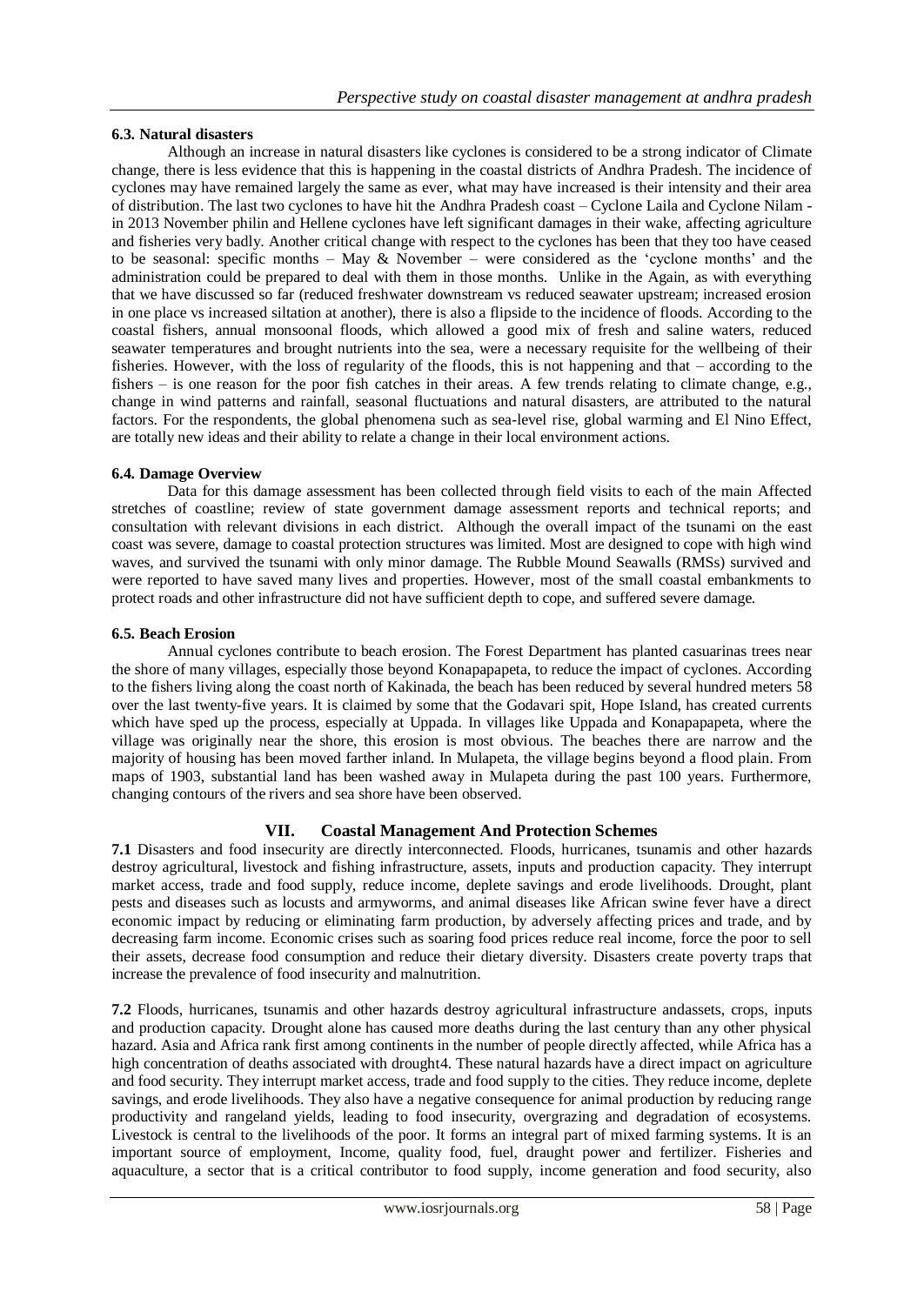suffers tangible losses as a result of natural disasters, including damage to fishing infrastructure and productive assets such as docks, landing and processing facilities, boats and fishing gear. In addition, diseases threaten fish and contribute to food and nutrition insecurity among rural populations dependent on fish farming. Over 500 million people depend, directly or indirectly, on fisheries and aquaculture for their livelihoods. Fish also provides essential nutrition to three billion people, including at least 50 percent of the animal protein and essential mineral intake of 400 million people in the poorest countries. New transboundary aquatic animal diseases continue to appear, causing losses in aquaculture and capture fisheries and adversely affecting local economies.

# **VIII. Suggestions**

- 8.1 The government built a 3 km seawall to check the erosion but it offered temporary relief," The government then tried to correct the situation by building a series of groynes, or small breakwaters. This aggravated the problem and erosion spread to neighboring "The structural interventions were done without much thought. It caused saline ingress into groundwater and deprived many of livelihoods in this area.
- 8.2 India already has one of the biggest such initiatives, called Integrated Coastal Zone Management Project (ICZMP) financed by the World Bank since 2010. With an estimated cost of US \$286 million, four ICZMP pilot projects have been undertaken in the country—a national coastal management programme and one pilot project each in West Bengal, Odisha and Gujarat. In West Bengal, two areas in the Sundarbans have been identified for ICZMP implementation. Main objectives of the project are conservation of the mangroves, introduction of coastal protection measures, economic development and setting up cyclone shelters. These types of initiative are allocating other coastal sensitive areas in Tamil Nadu and Andhra Pradesh to protect and conservation.
- 8.3 In India, coast has been defined in the Coastal Regulation Zone (CRZ) notification of 2011. It says coast is the stretch lying along the seafront up to 500 m from the high tide line. HTL is the line on the land up to which the highest water line reaches during springtide. Some activists call it a "narrow understanding of coast". But the government perspective differs. Shailesh Nayak, secretary of Ministry of Earth Sciences, says, "Coastal zone is a complex system. It is not an easy task to define it." Development along the coast should happen in a systematic way with minimal impact to the coastal ecosystem, he suggests.
- 8.4 Deforestation is a problem for several reasons. Reduced forest cover will provide reduced Water retention services in the more variable climate of the future. This will contribute to Increased runoff, flooding and soil erosion during rains as well as greater scarcity of water During dry seasons. The scarcity of water will be an impediment for rainfall and irrigated Cultivation, livestock rearing and public water supply. Deforestation will also constrain the Future use of forests as safety nets for supplementing subsistence and earning cash income. In essence, deforestation will limit livelihood strategies based on both farm and nonfarming Activities.

# **IX. Conclusions**

- 9.1 The environments are often subjected to degradation at an alarming rate leaving a very gloomy future. Due to increasing coastal population and growth in mechanized boat operations all along the coastline, the socioeconomic status of the fishermen community is now in a fragile state. It is time that a thorough understanding of the socio-economic status of the coastal population, their limitations to compete with affluent.
- 9.2 Fish population is reduced to one fourth due to environmental degradation caused by municipal waste disposal and industrial pollution.
- 9.3 The concentration industries and the direct or indirect disposal of industrial disposal of industrial effluents and municipal drains to estuaries, rivers or near shore waters cause water pollution.
- 9.4 In India, a project coming up along the coast needs environmental clearance from the Union Ministry of Environment and Forests (MoEF) if mentioned under the permissible activities in the Coastal Regulation Zone (CRZ) notification of 2011. The project proponent applies to the state coastal zone management authority with an environmental impact assessment (EIA) and a marine impact assessment.
- 9.5 Industrial activity is not the only problem ailing the Indian coast. Environmental degradation (urban/industrial waste dumping in sensitive ecosystems, deforestation offshore oil exploration; practices affecting wetlands, mangroves, and marshy lands)